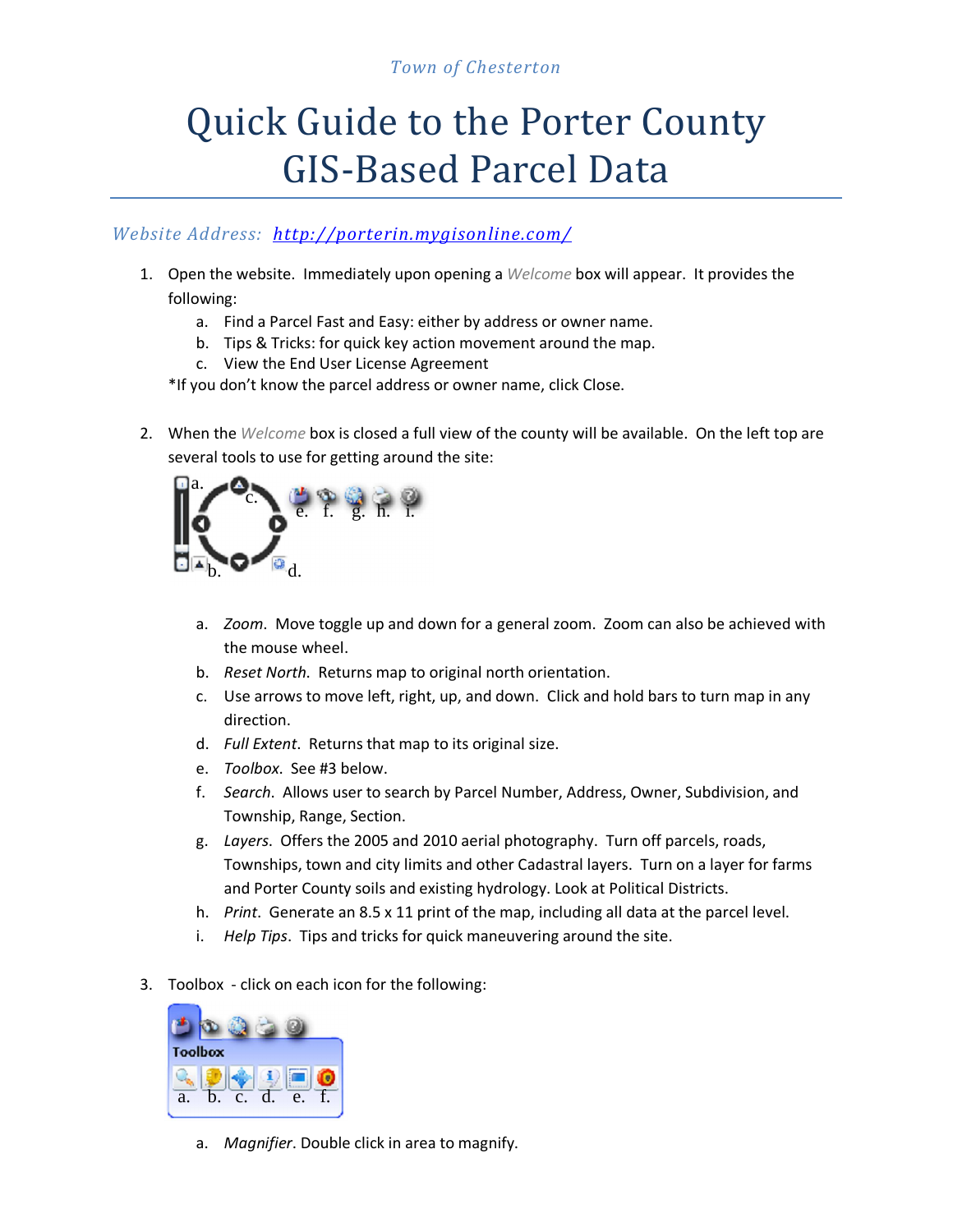- b. *Measure*. Use a virtual measuring tape to get distance for a straight line in feet or an enclosed area in acres. Click once to start and double click to end the line or area.
- c. *Navigation*. Click and drag the map to area of interest. Allows normal use of navigation.
- d. *Identify*. When using this tool two boxes will open on the right top corner of the page. The top *Identify* box will provide the parcel boundary number associated with the chosen parcel. The *Results* box includes parcel owner information and site information, including legal descriptions (if included in the database).
- e. *Select*. Similar to Identify this highlights the chosen parcel and opens the *Results* box, although the *Identify* box does not open.
- f. *Buffer*. Choose a buffer distance at the top right of the screen. Click at exact point where buffer is centered. All parcels within the pre-selected buffered area will be highlighted and all owner information will open in a *Results* box.
	- i. Move the mouse over the parcels and the parcels darkened in the map correspond with highlighted owners in the *Results* box.
	- ii. Click on one of the parcels and the map zooms in and the *Results* box indicates information specific to that parcel only.
	- iii. Print the map and the list of owners using the *Print* button.
	- iv. See 5a below for more precise buffer options.
- 4. Use of Map
	- a. Click and drag on the map to pan around.
	- b. Either utilize the *Magnifier (3a)* or the mouse scroll wheel to zoom into the area of interest. Place the mouse pointer in the general area of interest while zooming with mouse scroll for a more precise zoom. Once you begin to zoom in, layer information will turn on and off. At approximately the 1100 feet scale the parcel lines will be seen. Each parcel has a designated parcel number associated with it and a partial number will be on the screen.
	- c. Every parcel line includes linear distances.
	- d. Several parcels are combined under one parcel number. When one of these parcels is clicked all parcels under that parcel number will be highlighted at the same time and the map will either zoom in or zoom out so that all are visible on the screen. The *Results* box will turn into a list indicating each parcel. Click on one of the items in the list and the Owner Information and Site Information will appear. Close the information box and go back to the list by pressing the cube at the top left of the *Results* box.
	- e. Note: some parcels contain no data. Contact the Porter County Auditor's office for more information (219-465-3445).
	- f. Some parcels may contain a half-arrow marker line. This line indicates that the parcel contains the land to the side of which that half-arrow marker line is drawn. This marker line is used at location where the parcel lines may be confusing to viewers.